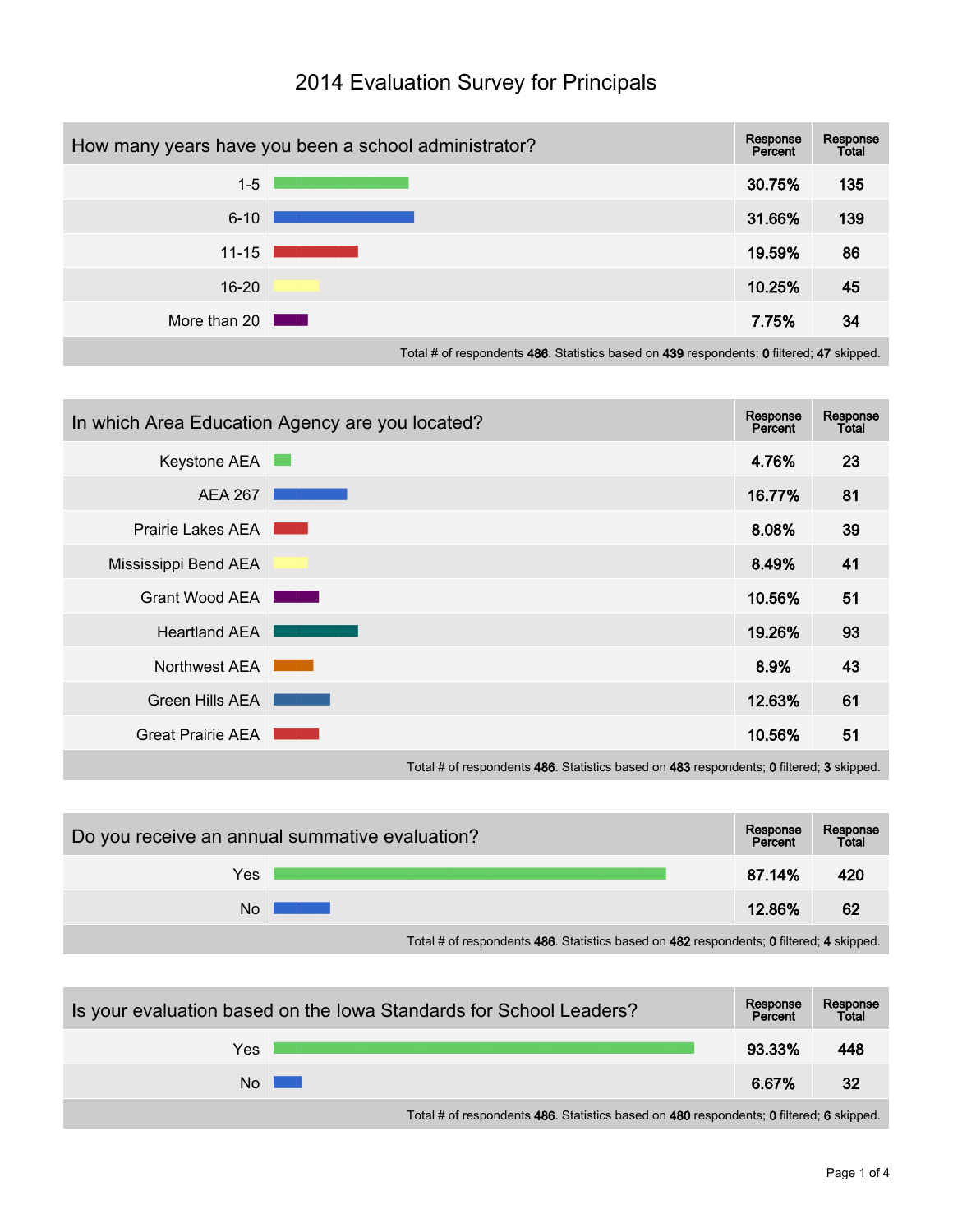| Are the current lowa Standards for School Leaders relevant and useful to your<br>work? | Response<br>Percent | Response<br>Total |     |
|----------------------------------------------------------------------------------------|---------------------|-------------------|-----|
| Yes                                                                                    |                     | 89.21%            | 430 |
| N <sub>0</sub>                                                                         |                     | 10.79%            | 52  |

Total # of respondents 486. Statistics based on 482 respondents; 0 filtered; 4 skipped.

| Does your evaluator/supervisor hold you accountable for increased student<br>learning/success? |  |        | Response<br>Total |
|------------------------------------------------------------------------------------------------|--|--------|-------------------|
| Yes                                                                                            |  | 81.97% | 391               |
| No                                                                                             |  | 18.03% | 86                |
|                                                                                                |  |        |                   |

Total # of respondents 486. Statistics based on 477 respondents; 0 filtered; 9 skipped.

## To what degree does your individual professional development plan guide your work?

| significant —<br>it's the major<br>driver | relatively high | moderate       | minimal                                                                                      | not at all $/$ I<br>don't have a<br>written plan | Response<br>Total |
|-------------------------------------------|-----------------|----------------|----------------------------------------------------------------------------------------------|--------------------------------------------------|-------------------|
| 11.98%<br>(58)                            | 36.98%<br>(179) | 34.5%<br>(167) | 11.36%<br>(55)                                                                               | 5.17%<br>(25)                                    | 484               |
|                                           |                 |                | Tetal Historia conditato 400. Otatistico benedicto 404 accordinator 0 filtron di 0 eliginizi |                                                  |                   |

Total # of respondents 486. Statistics based on 484 respondents; 0 filtered; 2 skipped.

| Does your evaluator require you to submit and implement an individual<br>professional development plan? |  |        | Response<br>Total |
|---------------------------------------------------------------------------------------------------------|--|--------|-------------------|
| Yes                                                                                                     |  | 77.71% | 373               |
| No                                                                                                      |  | 22.29% | 107               |
|                                                                                                         |  |        |                   |

Total # of respondents 486. Statistics based on 480 respondents; 0 filtered; 6 skipped.

## To what extent does your supervisor/evaluator assist in the development of your individual professional development plan?

|               |                |                                                                                          |                | Response<br>Total |
|---------------|----------------|------------------------------------------------------------------------------------------|----------------|-------------------|
| 11.6%<br>(55) | 16.25%<br>(77) | 58.02%<br>(275)                                                                          | 14.14%<br>(67) | 474               |
|               |                | Total # of respondents 486. Statistics based on 474 respondents; 0 filtered; 12 skipped. |                |                   |

## Legend for Rank Grid table:To what extent does your supervisor/evaluator assist in the development of your individual professional development plan?

| Columns: |  |
|----------|--|
|----------|--|

|    | - We meet, develop the goals and plan together, and talk regularly about progress. |
|----|------------------------------------------------------------------------------------|
| в  | - We meet and write the goals and plan together.                                   |
| C. | - I write the plan and share it with my supervisor/evaluator.                      |
| D  | - None, my supervisor evaluator is not involved in the development of my plan.     |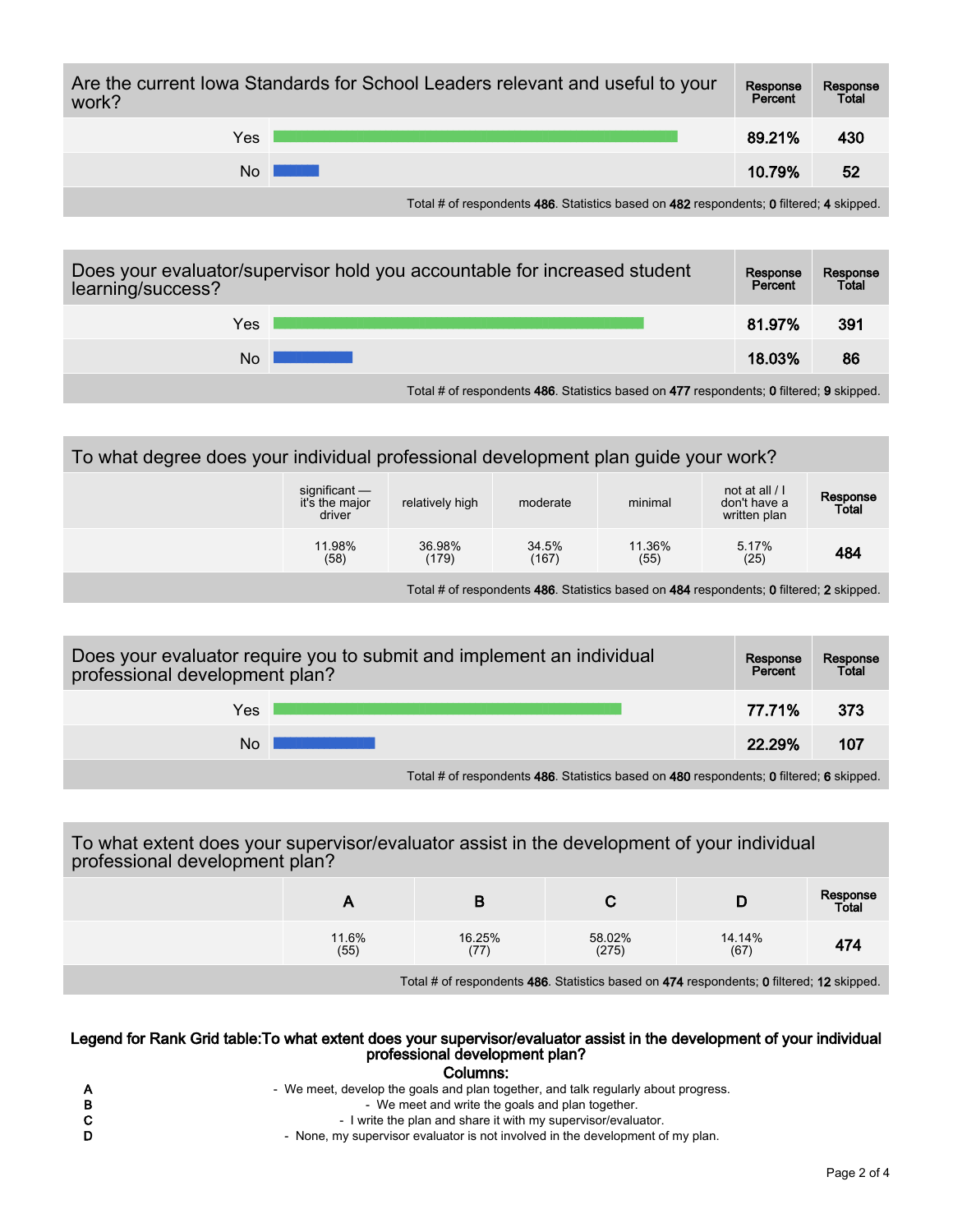How often does your evaluator meet with you to discuss your individual professional development plan and provide feedback on your performance?

|                                                                                         | Weekly        | Monthly       | Quarterly      | Twice a<br>Year | Annually     | Never          | Response<br>Total |
|-----------------------------------------------------------------------------------------|---------------|---------------|----------------|-----------------|--------------|----------------|-------------------|
|                                                                                         | 2.08%<br>(10) | 8.96%<br>(43) | 18.96%<br>(91) | 29.17%<br>(140) | 30%<br>(144) | 10.83%<br>(52) | 480               |
| Total # of respondents 486. Statistics based on 480 respondents; 0 filtered; 6 skipped. |               |               |                |                 |              |                |                   |

When your evaluator meets with you to discuss your performance, how often does s/he use questionining/coaching techniques that you find helpful in "pushing your thinking and actions"?

|                                                                                          | Every time    | Almost always   | Frequently      | Rarely          | <b>Never</b>  | Response<br>Total |
|------------------------------------------------------------------------------------------|---------------|-----------------|-----------------|-----------------|---------------|-------------------|
|                                                                                          | 8.23%<br>(39) | 22.57%<br>(107) | 36.29%<br>(172) | 23.84%<br>(113) | 9.07%<br>(43) | 474               |
| Total # of respondents 486. Statistics based on 474 respondents; 0 filtered; 12 skipped. |               |                 |                 |                 |               |                   |

How often does your building administrative team or building leadership team discuss monitoring and evaluation?

|                                                                                         | Weekly        | Monthly        | Quarterly       | Twice a<br>Year | Annually       | Never         | Response<br>Total |
|-----------------------------------------------------------------------------------------|---------------|----------------|-----------------|-----------------|----------------|---------------|-------------------|
|                                                                                         | 7.55%<br>(36) | 30.4%<br>(145) | 24.74%<br>(118) | 13%<br>(62)     | 15.93%<br>(76) | 8.39%<br>(40) | 477               |
| Total # of respondents 486. Statistics based on 477 respondents; 0 filtered; 9 skipped. |               |                |                 |                 |                |               |                   |

How often do you meet individually with each of your teachers (those you evaluate) to discuss his/her professional development plan and provide feedback on his/her performance?

|                                                                                      | Weekly       | Monthly       | Quarterly       | Twice a Year   | Annually       | Response<br>Total |
|--------------------------------------------------------------------------------------|--------------|---------------|-----------------|----------------|----------------|-------------------|
|                                                                                      | 0.63%<br>(3) | 7.95%<br>(38) | 33.05%<br>(158) | 40.8%<br>(195) | 17.57%<br>(84) | 478               |
| Total II of accordance 400. Otalialize because 470 accordants. Officeral, Oakingsal. |              |               |                 |                |                |                   |

Total # of respondents 486. Statistics based on 478 respondents; 0 filtered; 8 skipped.

When you meet with your teachers (evaluatees) to discuss their performance, how often do you use the questioning/coaching techniques you learned in your previous evaluator training?

| Every time     | Almost always   | Frequently      | Rarely                                                                                  | Never        | Response<br><b>Total</b> |
|----------------|-----------------|-----------------|-----------------------------------------------------------------------------------------|--------------|--------------------------|
| 13.93%<br>(67) | 28.69%<br>(138) | 46.36%<br>(223) | 10.6%<br>(51)                                                                           | 0.42%<br>(2) | 481                      |
|                |                 |                 | Total # of respondents 486. Statistics based on 481 respondents; 0 filtered; 5 skipped. |              |                          |